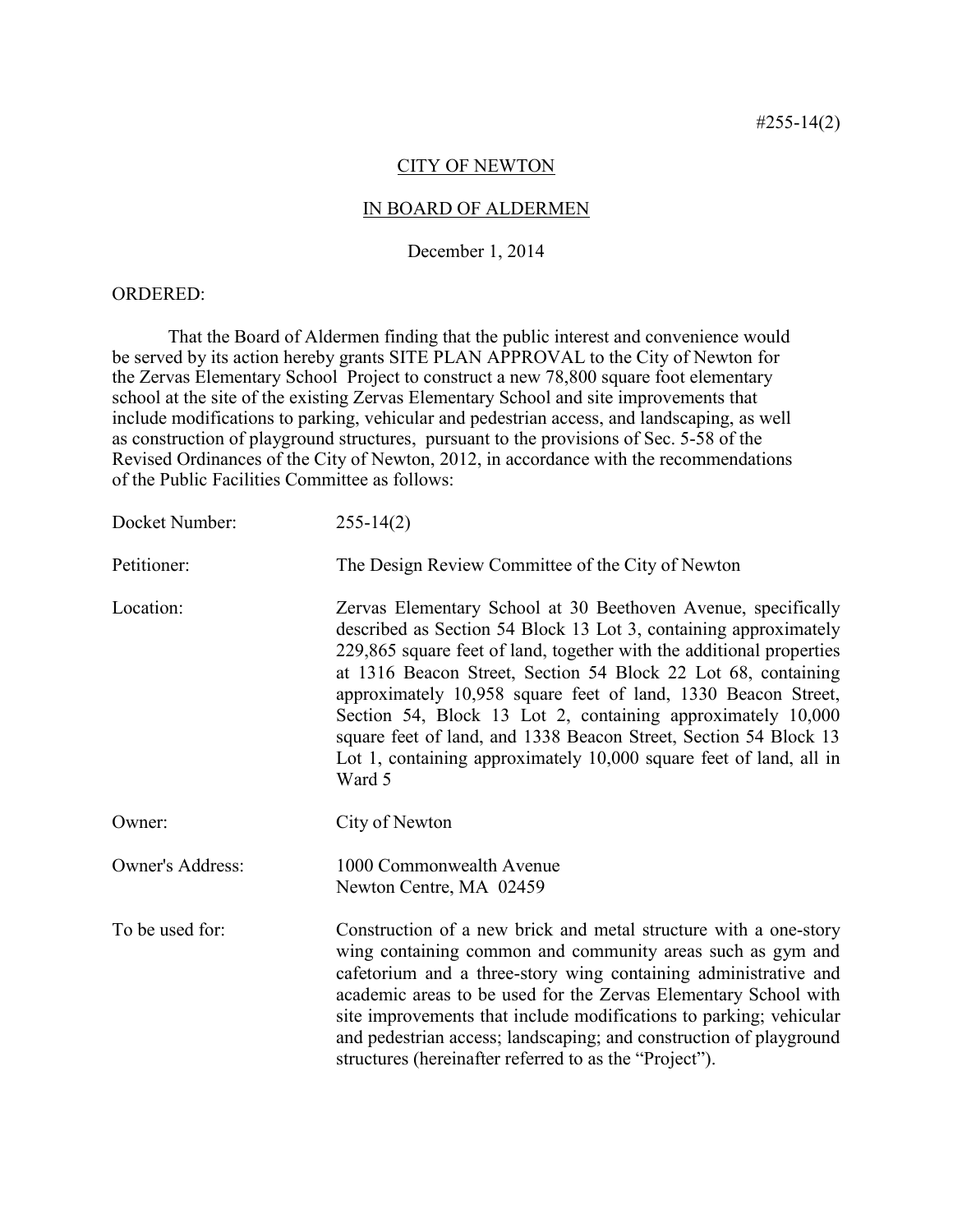Explanatory note: All new construction of a municipal building requires Site Plan Approval pursuant to the provisions of Sec. 5-58 of the Revised Ordinances of the City of Newton, 2012.

The land referred to is zoned Public Use.

1. The building, driveways, walkways, landscaping and other site improvements associated with the Project granted through this Site Plan Approval shall be consistent with the following approved plans:

- a. Zervas Elementary School, Site Plan Review Submission, dated September 18, 2014, revised November 14, 2014, Prepared by Design*partnership* of Cambridge, Inc., and more specifically, the following plans in such submission, all revised November 14, 2014, except for the Schematic Design floor plans and elevations, which are dated September 18, 2014:
	- i. Ex0.01-Ex0.02 Existing Conditions Plan;
	- ii. C0.0 Civil Notes and Legend;
	- iii. C1.0 Site Utility Plan;
	- iv. C1.1 Site Layout, Grading, and Utilities Plan
	- v. C2.0 Erosion and Sediment Control Plan;
	- vi. C3.0 Erosion and Sediment Control Details;
	- vii. C3.1 Erosion and Sediment Control Details;
	- viii. C3.2 Site Details;
	- ix. C3.3 Site Details;
	- x. L-1.1-L1.5 landscape Drawings;
	- xi. A1.1A Main Level, Plan Part A;
	- xii. A1.1B Main Level, Plan Part B;
	- xiii. A1.2 Second Level Plan;
	- xiv. A1.3 Third Level Plan;
	- xv. A3.1 Exterior Elevations; and
	- xvi. A3.2 Exterior Elevations.

2. The approved plans, including building floor plans and elevations, are subject to modification as the plans are refined during Design Development and Construction Document Phases of the Project. Pursuant to Sec. 5-54(c) of the Revised Ordinances of the City of Newton, 2012, the Design Review Committee shall make periodic reviews of the Project's plans as the Project moves through the various design phases. The Zervas School Building Committee and Working Group shall also make periodic reviews of the Project's plans as the Project moves through the various design phases.

3. The Board of Aldermen acting through its Public Facilities Committee will receive regular updates on the status of the Project.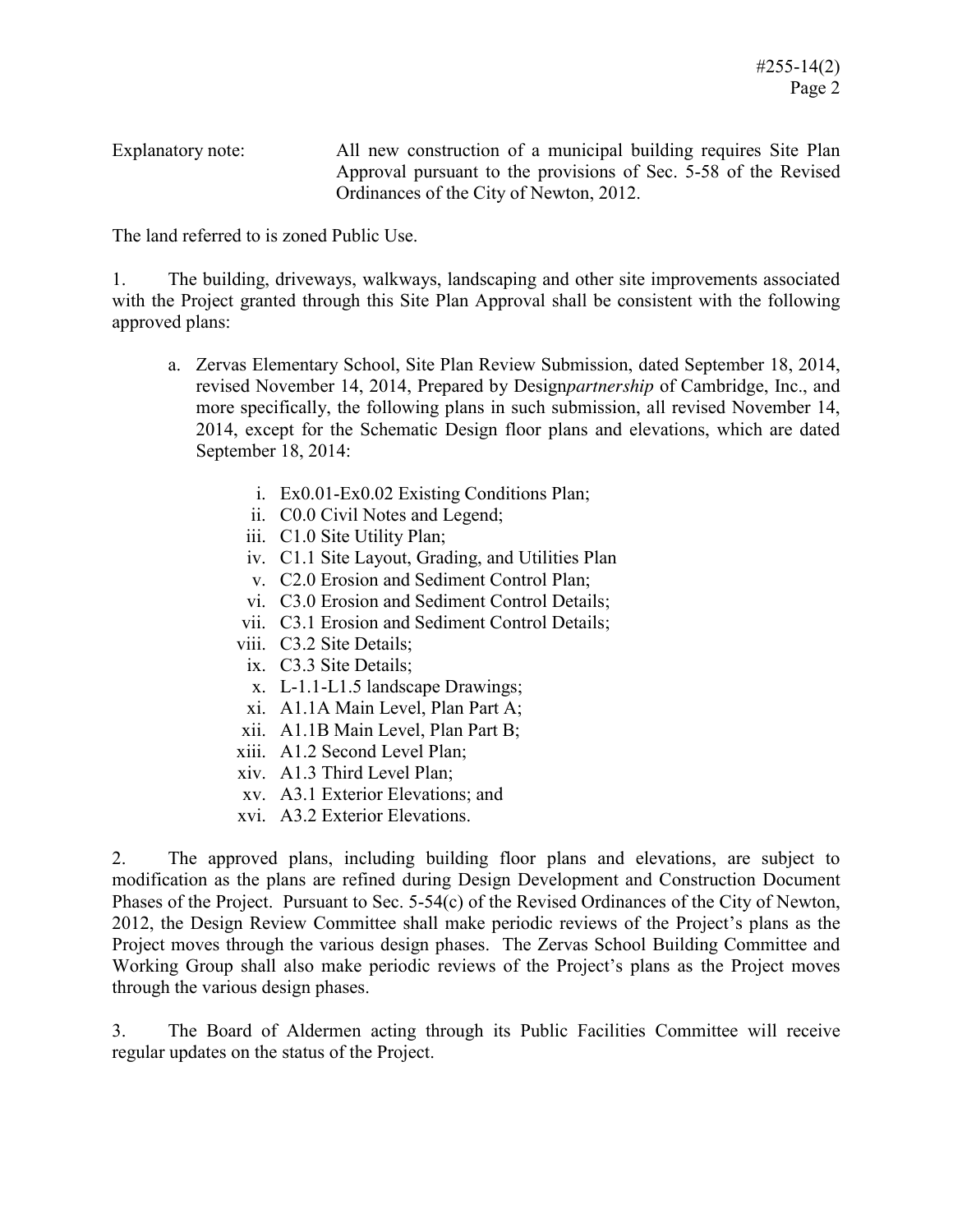4. An Existing Conditions Survey plan will be prepared for the structure at 1316 Beacon Street at the time the City takes physical possession of the house and an Architectural Salvage Plan prepared with attention paid to any portions of the structure that may reasonably be salvaged.

5. The City shall use best efforts to retain and protect the existing trees on the site including along the east side of the site and on the residential properties which are being added to the existing Zervas school site in consultation with the Tree Warden.

6. During the Design Development phase, the Project Design Team shall analyze ways of addressing the following concerns:

- i. Provide a landscape buffer between the parking lots and Beacon Street to enhance the residential character of this edge of the site;
- ii. Study fencing along the western side of the site and the blue zone to determine if a fence or a landscape barrier is needed, and if so, what type of fencing or landscaping should be installed;
- iii. Study pedestrian circulation through the site to enhance safe walkable routes to the new school entrance;
- iv. Consider additional ways of mitigating the appearance of mass of the three story administrative and academic wing facing Beethoven Avenue;
- v. Consider additional materials and/or ways to add interest to the gym wall facing Beacon Street as it presents to the street, school entrance and neighborhood across Beacon Street; and
- vi. Pursue an integrated design approach to all aspects of the building including, but not limited to, comparison of the life-cycle costs of different mechanical systems and construction methods, to promote the building's efficient use and conservation of natural resources and energy and further the City's sustainability goals for its municipal facilities.

7. The Public Works Commissioner shall recommend to the Board of Aldermen possible street improvements to address the following concerns:

i. Promote overall safety and operation at the intersection of Beacon Street and Beethoven Avenue including all approaches that may include but not be limited to upgrade of existing traffic signal equipment, vehicle detection systems, ADA compliance, pavement markings/treatments, advanced warning systems, signage, etc.;